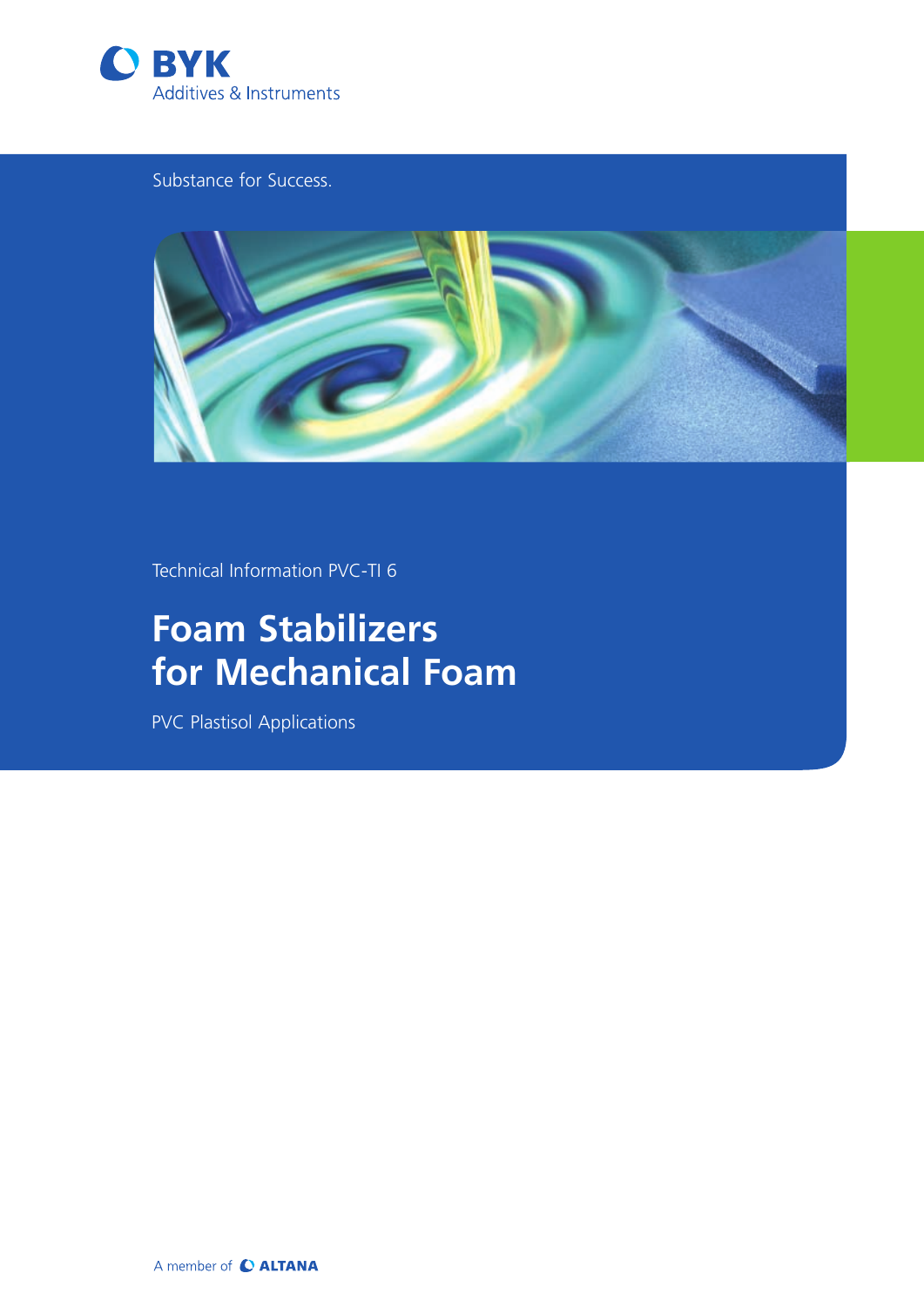## **Why Use Mechanical Foams?**

- • Lower gelling temperatures in comparison to chemically-blown PVC foams.
- Good sound insulation and rebound elasticity (thick coatings).
- When used as an impregnation coat, a mechanically frothed PVC plastisol can offer economic advantages: e.g. less paste at same impregnation, and less chances for moisture blistering.

### **Mechanism of Mechanical Foams**

| Air entrapment                                              | With the use of special mixing equipment,<br>air is entrapped into the PVC plastisol.                             |
|-------------------------------------------------------------|-------------------------------------------------------------------------------------------------------------------|
| Separation and stabilization<br>of air by a foam stabilizer | After air entrapment, the air is separated<br>and stabilized by a foam stabilizer<br>(e.g. BYK-8020 or BYK-8070). |
| Fusing at<br>150 °C-175 °C<br>(300 °F-350 °F)               | After achieving the desired foam density,<br>the plastisol is fused.                                              |

figure 1 and 1 and 1 and 1 and 1 and 1 and 1 and 1 and 1 and 1 and 1 and 1 and 1 and 1 and 1 and 1 and 1 and 1

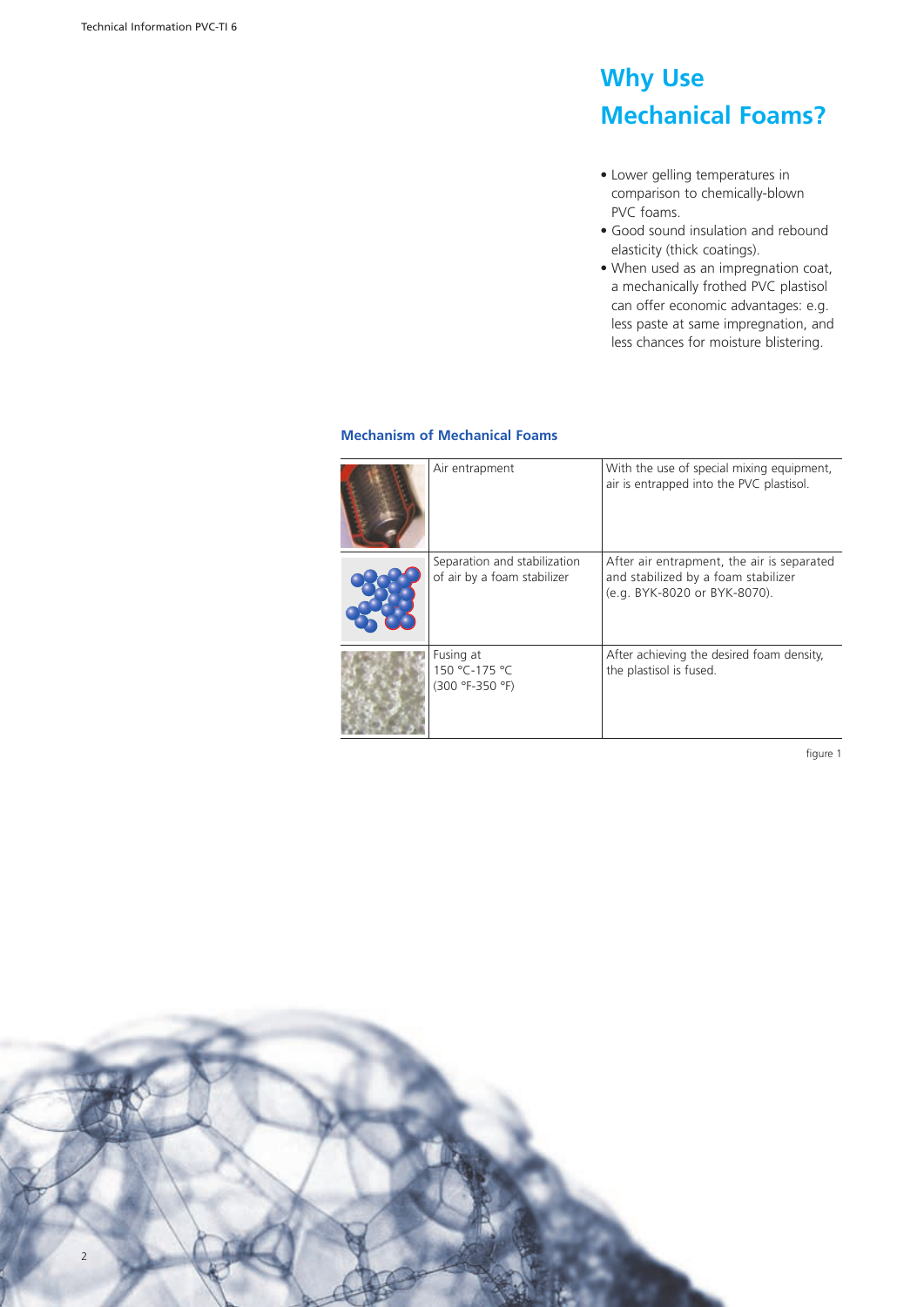### **Key Factors**

One of the factors in determining whether to use a silicone or silicone-free surfactant is the choice of plasticizers. If a silicone-free stabilizer is desired, a combination of BBP with other plasticizers is necessary. The silicone-free surfactant produces a foam with smaller cells than those produced by a silicone stabilizer. In comparison to silicone surfactants, a silicone-free surfactant needs a heat stabilizer to achieve the same foam whiteness (figure 2).

Both the silicone and silicone-free mechanical foam stabilizers produce a uniform cell structure. During processing, the BYK-410 at 0.1-0.4 phr can enhance the froth stability of the mechanical foam without affecting the foam's froth density (figure 3).

#### **Differences between BYK-8020 and BYK-8070**

|                         | Silicone stabilizer<br><b>BYK-8020</b> | Silicone-free stabilizer<br><b>BYK-8070</b>       |
|-------------------------|----------------------------------------|---------------------------------------------------|
| <b>Plasticizer</b>      | e.g. DOP (with $<$ 15 phr BBP)         | BBP is necessary,<br>in combination with e.g. DOP |
| Foam stability          | Large, uniform stable cells            | Small, uniform stable cells                       |
| Foam color              | Snow white                             | White, heat stabilizer required                   |
| <b>Water absorption</b> | Hydrophobic                            | Hydrophilic                                       |

figure 2  $\sim$  100  $\mu$  2  $\mu$  2  $\mu$  2  $\mu$  2  $\mu$  2  $\mu$  2  $\mu$  2  $\mu$  2  $\mu$  2  $\mu$  2  $\mu$  2  $\mu$  2  $\mu$  2  $\mu$  2  $\mu$  2  $\mu$  2  $\mu$  2  $\mu$  2  $\mu$  2  $\mu$  2  $\mu$  2  $\mu$  2  $\mu$  2  $\mu$  2  $\mu$  2  $\mu$  2  $\mu$  2  $\mu$  2  $\mu$  2

#### **Cross Section of Mechanical Foams**



Mechanical foam with silicone stabilizer BYK-8020

(hydrophobic)



Mechanical foam with silicone-free stabilizer BYK-8070

figure 3

#### **Water Absorption Test**

Because the BYK-8020 is silicone based, it is hydrophobic in nature. Thus, a mechanical foam made with this additive will repel water. Likewise, a foam produced with the hydrophilic BYK-8070 will absorb water (figure 4).



BYK-8070 silicone-free stabilizer (hydrophilic)

figure 4